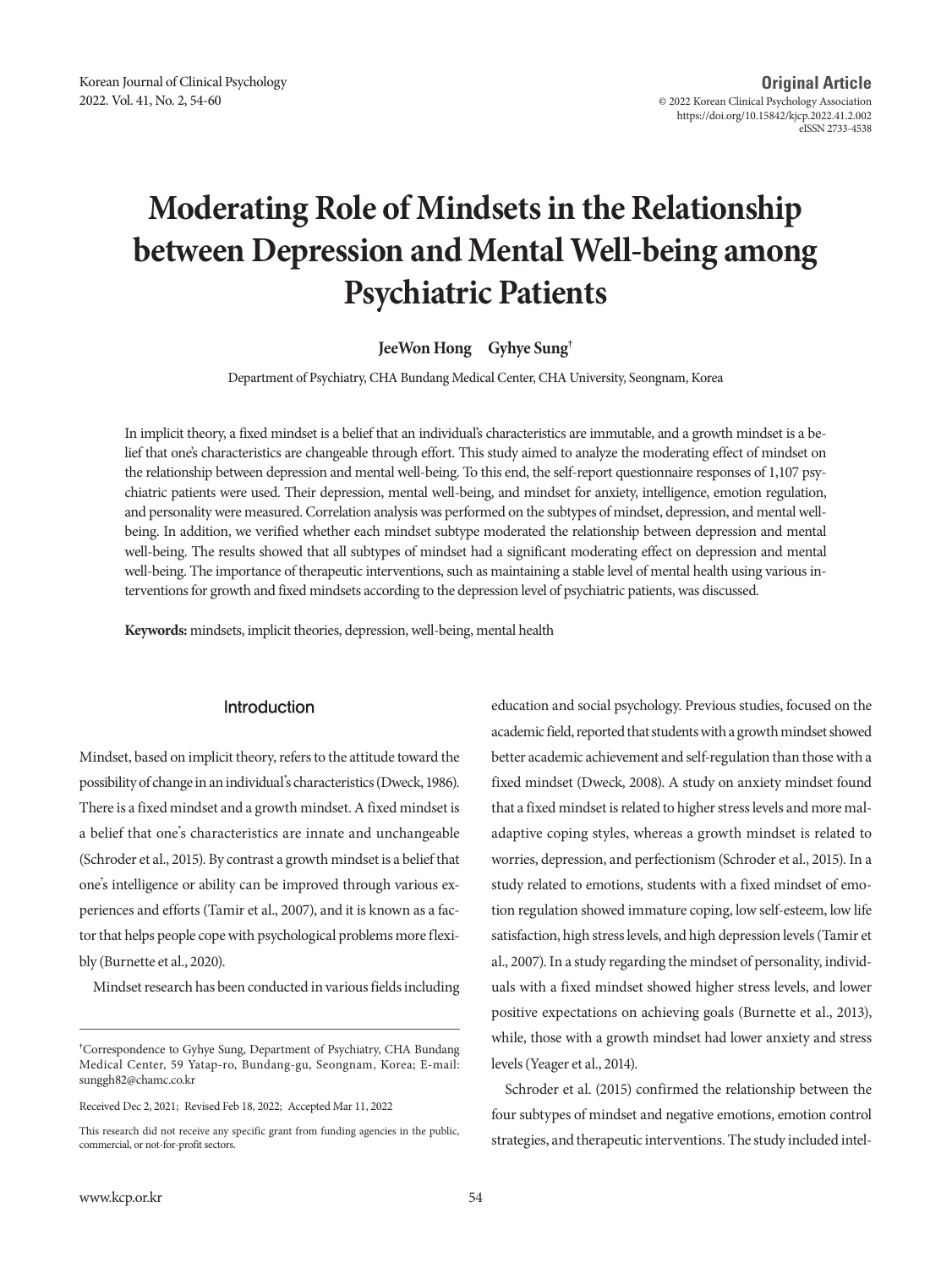ligence, anxiety, emotion regulation, and personality mindsets. All four subtypes of mindset had a significant relationship with an individual's ability, health level, the psychological response, and adaptation. A growth mindset is related to achievement, self-regulation abilities, self-esteem, and high health levels (Bashant, 2014), whereas a fixed mindset is related to high negative emotions, stress, and psychological maladjustment (Molden & Dweck, 2006; Sung et al., 2020). Moreover, a fixed mindset and growth mindset are known as factors that can be affected by optimism and pessimism, respectively (Dardick & Tuckwillber, 2019). As such, throughout the research, the scope of the mindset has been extended from the academic field to social psychology, and the positive effect of a growth mindset has been emphasized.

In the field of mental health, there is a two-dimensional category. Mental health and mental illness do not belong to the extremes of a single dimension, but exist as two separate dimensions (Maddux et al., 2004). Depression is a symptom that most patients experience, and it is accompanied by a decrease in mood and interest as well as cognitive and physiological symptoms (American Psychiatric Association, 2017). Depression has detrimental effects in various areas, such as life satisfaction and productivity. However, as in Keyes' theory (2002), which asserts that mental health is dualistic rather than monistic, a non-depressive state does not mean mental well-being. Rather, it is known that people who are not ill with mental disorders and who seek happiness, self-actualization, and social prosperity at the same time are in a state of well-being (Keyes, 2002).

Similarly, people's expectations today are shifting from treatment of diseases to health promotion, and the goal of treatment for psychiatric patients is also directed toward a state of mental health beyond the treatment of psychiatric disorders (Tennant et al., 2007). Since individuals' maladaptive beliefs can affect depression, if treatment is carried out according to the individuals' traits, its effectiveness can be further enhanced (Hong et al., 1999). Recently, a domestic study also examined whether the mindset of intelligence, anxiety, emotion regulation, and personality has intrinsic effects on suicide risk (Lee & Sung, 2019), but studies on mindsets are still lacking; it is unclear whether a growth mindset can positively influence the development of a healthy lifestyle even when experiencing uncontrollable stressful situations. In this context,

this study intends to reveal whether mental well-being can be improved according to the subtypes of mindset, even when faced with a specific situation such as depression. In this study, it was hypothesized that mindset for anxiety, intelligence, emotion regulation and personality would have a significant moderating effect on the relationship between depression and mental well-being. In addition, regardless of the level of depression in psychiatric patients, the higher the fixed mindset, the worse the mental health level would be.

## Methods

## **Participants**

Among the 1,707 patients receiving treatment at a university hospital located in Gyeonggi-do, patients with intellectual disabilities, neurocognitive disorders, and psychotic disorders were excluded, and 1,107 patients were included in the study. Among the participants, 682 were men (61.6%) and 425 were women (38.4%). The average age was 27.6 years for men (*SD*=11.6) and 36.4 years for women (*SD*=13.3). In addition, 437 (39.5%) participants were inpatients and 670 (60.5%) were outpatients at the time of evaluation. This study was approved by with the approval from the Institutional Review Board of CHA Bundang Medical Center, CHA University (Approval No. CHAMC 2021-09-053).

## Measurement Tools

#### Korean Beck Depression Inventory-II (BDI-II)

To measure depression, the 21-item of Korean-Beck's Depression Inventory-II was used (Kim et al., 2015). Each item is rated on a 3 point likert scale, with a score of 0–13 indicating normal range, 14–19 indicating mild depression, 20–28 indicating moderate depression, and 29–63 indicating severe depression.

#### Korean Version of Mental Health Continuum Short Form

To measure the level of mental well-being, the Korean version of the mental health scale was used (Lim et al., 2010). The scale consists of three items measuring emotional well-being, six items measuring psychological well-being, and five items measuring social well-being. Each item is rated on a six point likert scale. Higher scores indicate a higher degree of mental well-being.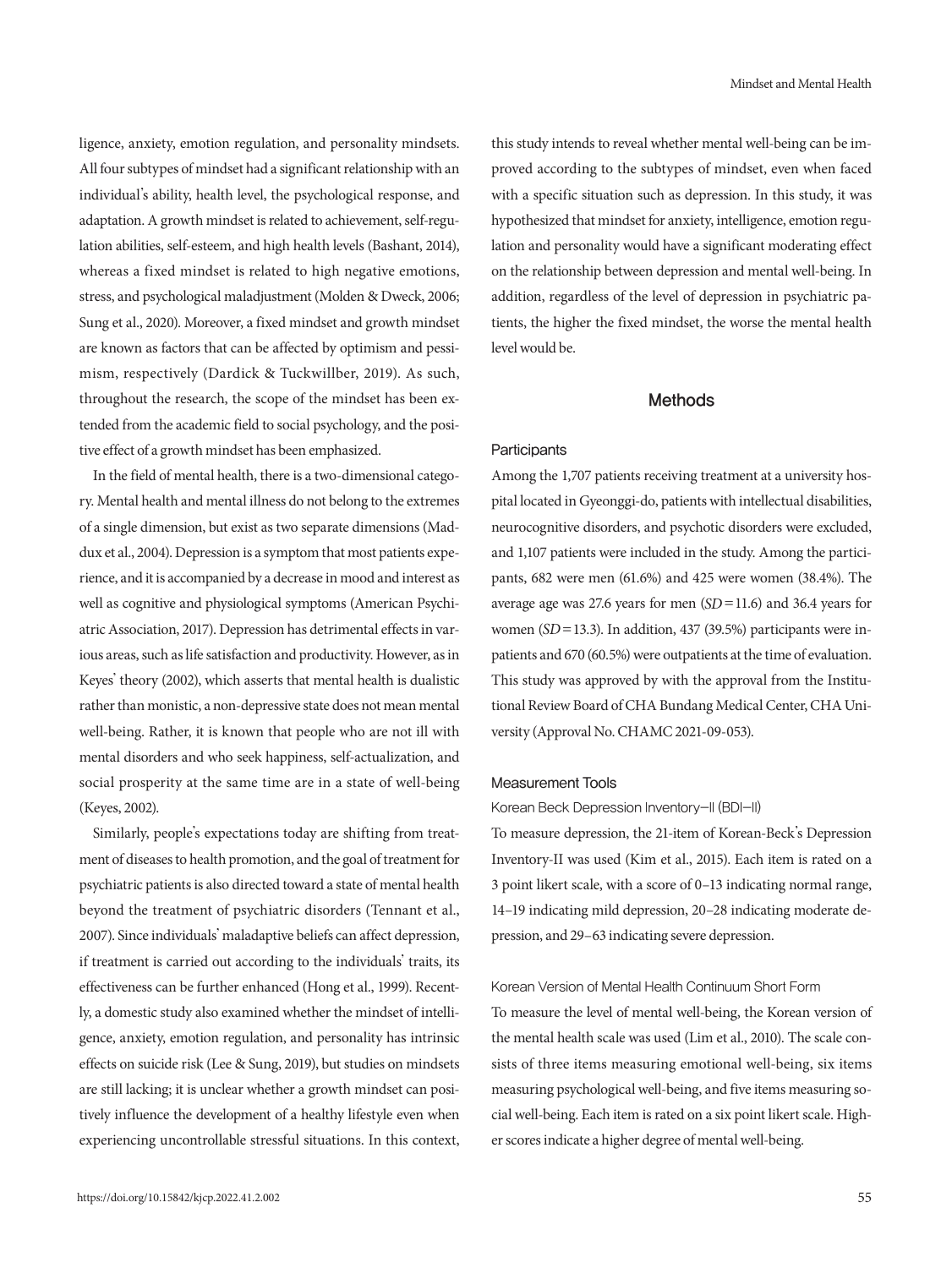#### Implicit Self Theory Scale

To measure the degree to which personal characteristics are changeable, a factor analysis scale was used to synthesize the scales of mindset for intelligence, anxiety, emotion regulation, and personality (Schroder et al., 2015). The scale consisted of four items measuring the level of intelligence mindset, four anxiety items, four emotion regulation items, and three personality items. Each item was rated on a six point likert scale. Higher scores indicate a fixed mindset, whereas lower scores indicate a growth mindset (Schroder et al., 2015).

#### **Table 1.** *Descriptive Statistics of the Sample*

| Variable                                   | Value (%)     |
|--------------------------------------------|---------------|
| Sex $%$                                    |               |
| Male                                       | 682 (61.61)   |
| Female                                     | 425 (38.39)   |
| Age                                        |               |
| M(SD)                                      | 30.97 (13.01) |
| Hospitalization                            |               |
| Inpatients                                 | 437 (39.48)   |
| Outpatients                                | 670 (60.52)   |
| Diagnosis                                  |               |
| Depressive Disorders                       | 515 (46.52)   |
| <b>Bipolar and Related Disorders</b>       | 132 (11.92)   |
| <b>Anxiety Disorders</b>                   | 218 (19.69)   |
| Trauma- and Stressor-Related Disorders     | 187 (16.89)   |
| Obsessive-Compulsive and Related Disorders | 6(0.54)       |
| Somatic Symptom and Related Disorders      | 4(0.36)       |
| Substance-Related and Addictive Disorders  | 10(0.96)      |
| Attention-Deficit/Hyperactivity Disorder   | 27(2.44)      |
| <b>Personality Disorders</b>               | 8(0.72)       |

*Note*. In the case of diagnosis, it is classified by disability including comorbidities.

| <b>Table 2.</b> Correlation coefficient and mean and standard deviation ( $N = 1,107$ ) |  |  |  |  |  |
|-----------------------------------------------------------------------------------------|--|--|--|--|--|
|-----------------------------------------------------------------------------------------|--|--|--|--|--|

# Data Analysis

IBM SPSS Statistics 21 was used for the data analysis. First, the mean and standard deviation (*SD*) of each mindset, along with depression and mental well-being, were calculated. Subsequently, the correlations between the major variables were measured. Following this, regression analysis was conducted to determine the moderating effect of mindset on the relationship between depression and mental well-being. In addition, to confirm the mode of the moderating effect, regression lines were plotted centered on 1 *SD* of the mindset variable.

## **Results**

In this study, the difference in the level of depression according to sex and hospitalization of the participants was not significant. The demographic characteristics are shown in Table 1. The descriptive statistics and correlations are presented in Table 2. Depression was negatively correlated with mental well-being and showed positively correlated with fixed mindsets of anxiety, intelligence, emotion regulation, and personality. Mental well-being was negatively correlated with all types of fixed mindsets. Each mindset had a positive correlation with the others.

To verify whether the anxiety mindset regulates the effects of depression on mental well-being, a moderating effect analysis was performed using regression analysis (Table 3). In the first step, it was found that depression had a significant effect on mental wellbeing (B=-.54, *t*=-12.22, *p*<.001). In step 2, the influence of the anxiety mindset was also significant (B = -.85,  $t$  = -7.60,  $p$  < .001). In step 3, the interaction variable of depression and anxiety mind-

| $\tilde{\phantom{a}}$ |                          |          |                          |         |                |
|-----------------------|--------------------------|----------|--------------------------|---------|----------------|
|                       | 2                        | 3        | $\overline{4}$           | 5       | 6              |
| $\overline{a}$        |                          |          |                          |         |                |
| $-.55**$              | $\overline{\phantom{a}}$ |          |                          |         |                |
| $.62**$               | $-.50**$                 | ٠        |                          |         |                |
| $.43**$               | $-.40**$                 | $.57**$  | $\overline{\phantom{a}}$ |         |                |
| $.31**$               | $-.38**$                 | $.40**$  | $.46**$                  | $\sim$  |                |
| $.43**$               | $-.38**$                 | $.55***$ | $.53**$                  | $.43**$ | $\overline{a}$ |
| 28.51                 | 26.98                    | 16.09    | 12.74                    | 12.19   | 11.88          |
| 14.82                 | 21.03                    | 6.06     | 5.82                     | 4.69    | 4.06           |
|                       |                          |          |                          |         |                |

*Note*. A higher mindset score indicates a fixed mindset, believes that personal characteristics are immutable. \*\* $p < .01$ .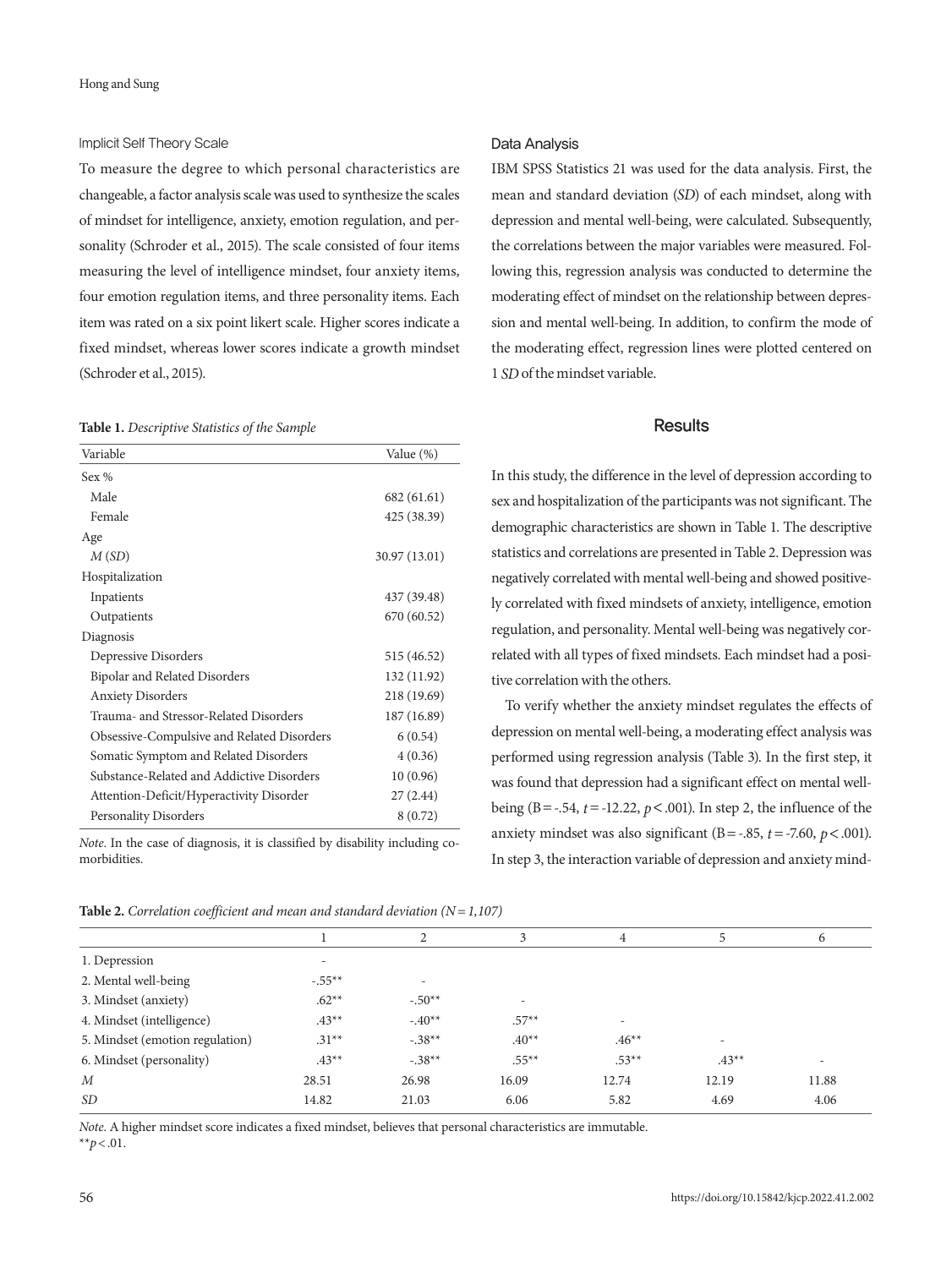| Mindset                               | Step           | Variable                    | $\mathbf{B}$ | SE   | $\beta$ | t           | $R^2$ | $\boldsymbol{F}$ |
|---------------------------------------|----------------|-----------------------------|--------------|------|---------|-------------|-------|------------------|
| Anxiety                               | 1              | Depression                  | $-.77$       | .04  | $-.55$  | $-21.60***$ | .30   | 466.60***        |
|                                       | $\overline{2}$ | Depression                  | $-.54$       | .04  | $-.38$  | $12.06***$  | .34   | 285.85***        |
|                                       |                | Mindset                     | $-.94$       | .11  | $-.27$  | $-8.61***$  |       |                  |
|                                       | 3              | Depression                  | $-.54$       | .04  | $-.38$  | $-12.22***$ | .35   | 194.87***        |
|                                       |                | Mindset                     | $-.85$       | .11  | $-.25$  | $-7.60***$  |       |                  |
|                                       |                | $Depression \times Mindset$ | $.08\,$      | .01  | $.08\,$ | $2.97**$    |       |                  |
| $\label{thm:rel} \text{Intelligence}$ | 1              | Depression                  | $-.77$       | .036 | $-.55$  | $-21.60***$ | .30   | 466.60***        |
|                                       | $\overline{2}$ | Depression                  | $-.65$       | .039 | $-.46$  | $-16.76***$ | .33   | $272.67***$      |
|                                       |                | Mindset                     | $-.74$       | .099 | $-.20$  | $-7.46***$  |       |                  |
|                                       | 3              | Depression                  | $-.64$       | .038 | $-.45$  | $-16.51***$ | .59   | 192.92***        |
|                                       |                | Mindset                     | $-.78$       | .098 | $-.22$  | $-7.97***$  |       |                  |
|                                       |                | $Depression \times Mindset$ | .03          | .006 | .12     | $4.76***$   |       |                  |
| Emotion<br>Regulation                 | $\mathbf{1}$   | Depression                  | $-.77$       | .04  | $-.55$  | $-21.60***$ | .30   | $466.60***$      |
|                                       | $\overline{2}$ | Depression                  | $-.67$       | .04  | $-4.72$ | $-18.44***$ | .35   | 292.20***        |
|                                       |                | Mindset                     | $-1.05$      | .12  | $-.23$  | $-9.12***$  |       |                  |
|                                       | 3              | Depression                  | $-.66$       | .04  | $-.48$  | $-18.51***$ | .37   | $212.62***$      |
|                                       |                | Mindset                     | $-1.18$      | .12  | $-.26$  | $-10.20***$ |       |                  |
|                                       |                | $Depression \times Mindset$ | $.04\,$      | .01  | .15     | $5.94***$   |       |                  |
| Personality                           | $\mathbf{1}$   | Depression                  | $-.77$       | .04  | $-.55$  | $-21.60***$ | .30   | 466.60***        |
|                                       | 2              | Depression                  | $-.66$       | .04  | $-.47$  | $-16.99***$ | .32   | 263.70***        |
|                                       |                | Mindset                     | $-0.93$      | .14  | .18     | $-6.56***$  |       |                  |
|                                       | 3              | Depression                  | $-.66$       | .04  | $-.46$  | $-16.86***$ | .33   | 178.09***        |
|                                       |                | Mindset                     | $-.91$       | .14  | $-.18$  | $-6.38***$  |       |                  |
|                                       |                | Depression $\times$ Mindset | .02          | .01  | .06     | $2.23***$   |       |                  |

**Table 3.** *The Moderating Effect of Mindset on the Relationship Between Depression and Mental Well-being*

\*\*\**p*< .001, \*\**p*< .01.

set was found to explain an additional 0.5% ( $\Delta$ =.005,  $\Delta$ *F*=8.84, *p*<.001), and the effect was also significant, indicating a moderating effect (B = .08,  $t = 2.97$ ,  $p < .01$ ).

Next, the moderating effect of the intelligence mindset on the relationship between depression and mental well-being was verified (Table 3). In the first step, depression significantly affected mental well-being ( $B = -0.64$ ,  $t = -16.51$ ,  $p < .001$ ), and in the second step, the influence of intelligence mindset was also significant  $(B = -78, t = -7.97, p < .001)$ . In step 3, it was found that the interaction variable of depression and intelligence mindset was additionally explained by 1.3% (Δ=.013, Δ*F*=22.69, *p*<.001), and the effect was also significant, indicating a moderating effect (B=.03, *t*=4.76, *p*<.01).

In addition, the moderating effect of emotion regulation mindset on the relationship between depression and mental well-being was verified (Table 3). In step 1, depression significantly affected mental well-being  $(t = -18.51, p < .001)$ . In step 2, the influence of

the emotion regulation mindset was significant (B=-1.18, *t*=-10.20, *p*<.001). In step 3, the interaction variable of depression and emotion regulation mindset was explained by 2.0% (Δ=.02, Δ*F*=35.31, *p*<.001), and the effect was also significant, indicating a moderating effect ( $B = .04$ ,  $t = 5.94$ ,  $p < .01$ ).

Finally, we verified whether the personality mindset regulates the effect of depression on mental well-being (Table 3). In the first step, depression was found to have a significant effect on mental well-being (B=-.66, *t* =-16.86, *p*<.001). In step 2, the influence of the personality mindset was also significant (B=-.91, *t*=-6.38, *p*<.001). In step 3, it was found that the interaction variable of depression and personality mindset was additionally explained by 0.3% ( $\Delta$ =.003,  $\Delta$ *F*=4.98, *p* <.05), and the influence was also significant ( $B = .02$ ,  $t = 2.23$ ,  $p < .01$ ), showing a moderating effect. The moderating effect of each mindset on the relationship between depression and mental well-being is shown in Figure 1.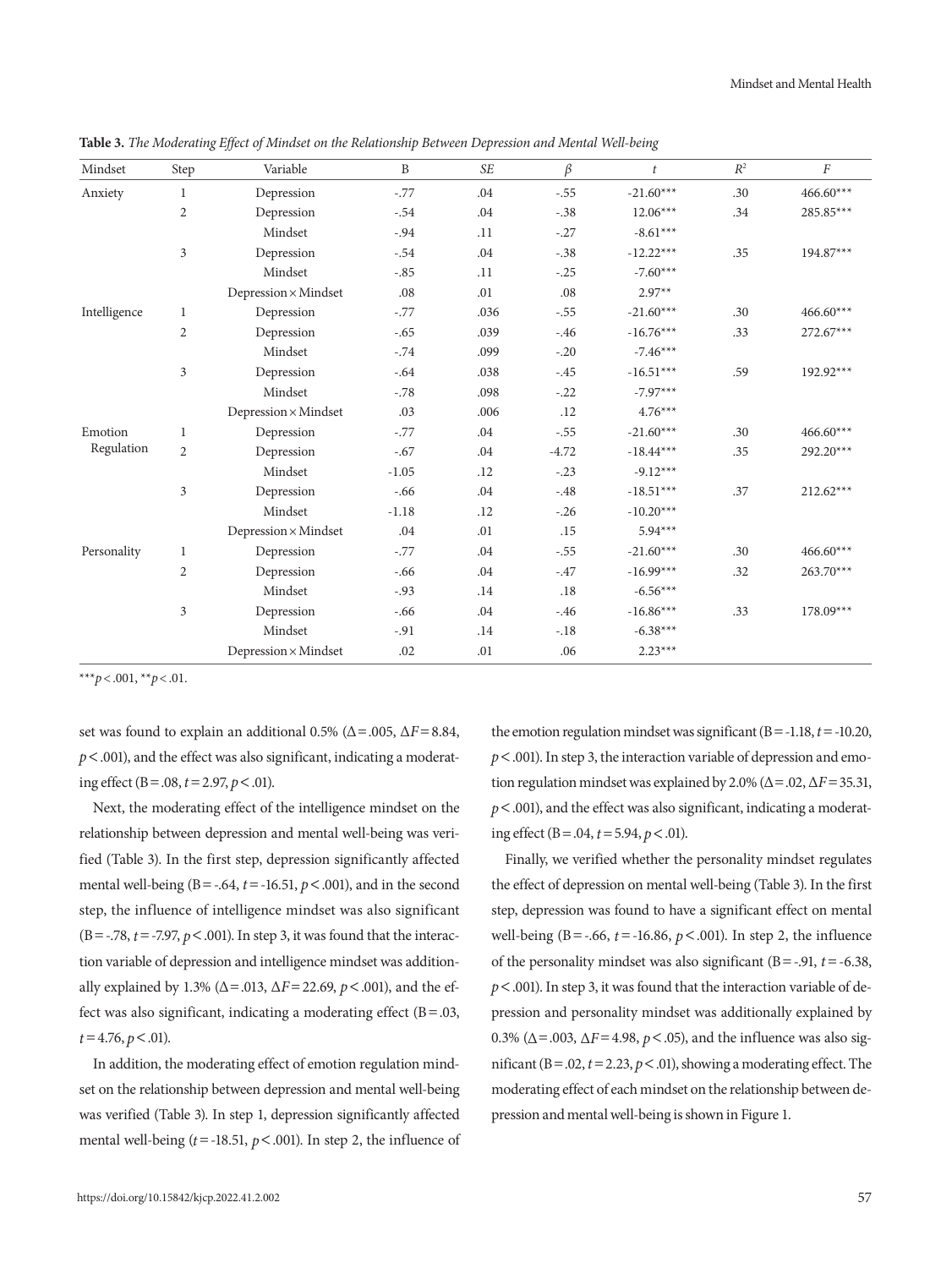

**Figure 1.** *The moderating effect of mindset on the relationship between depression and mental well-being.*

## **Discussion**

This study aimed to determine whether a mindset can control the effects of depression on mental well-being. It was hypothesized that psychiatric patients with high depression levels would have worse mental well-being if they had a fixed mindset of anxiety, emotion regulation, and personality. To this end, the moderating effect of mindset on the relationship between depression and mental well-being was verified through regression analysis. The results of this study can be summarized as follows.

First, depression was negatively correlated with mental well-being, and mental well-being was negatively correlated with fixed mindsets of anxiety, intelligence, emotion regulation, and personality. This finding supports the notion that fixed mindsets are related to psychological pain, as suggested in previous studies (Van Tongeren & Burnette, 2018). This is possibly because negative cognition, which believes that individual traits are fixed, predicts psychopathology (Beck, 2002).

Second, regarding the relationship between depression and mental well-being, it was confirmed that each mindset had a significant moderating effect. This finding suggests that mindset is an important moderating variable in changing an individual's state of mind. In addition, the graph showed that the lower the fixed mindset, the sharper the mental well-being level according to the depressive state. The higher the fixed mindset, the higher the level of mental well-being is, regardless of the severity of the depressive symptoms. This differs from previous studies in that a growth mindset can lower the level of psychological maladjustment including depressive symptoms.

According to the diathesis-stress model, mental health can be negatively affected if there is an incongruity between environmental and personal aspects of control (Robins, 1995). It states that in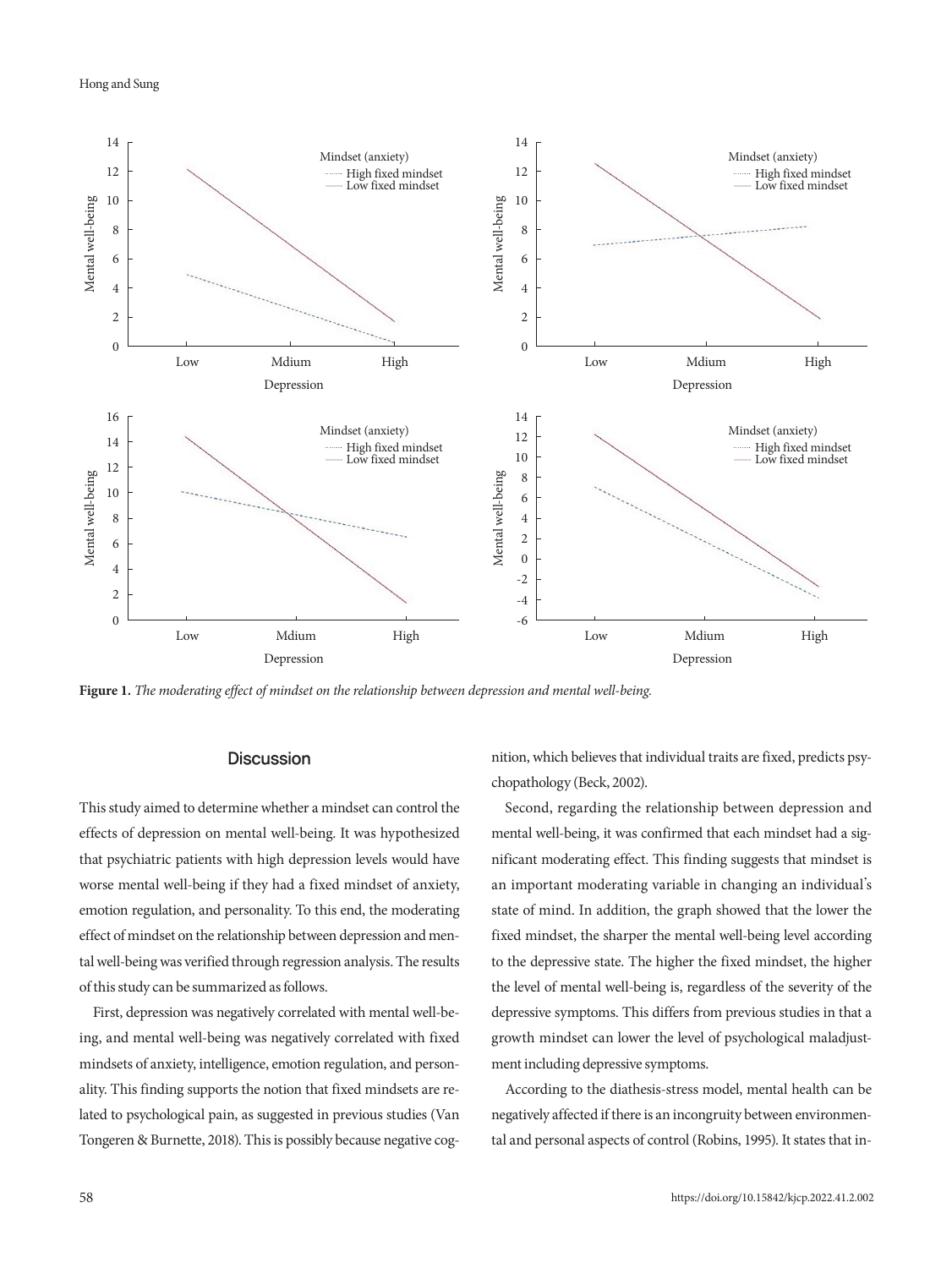dividuals with high autonomy could make a great deal of effort to gain control in a stressful situation, but at the same time, such an effort could be maladaptive and increase the risk of becoming vulnerable to depression (Evans et al., 1993). Similarly, a growth mindset, which indicates the belief that an individual's traits can change for the better, may help maintain mental well-being in conditions of low depression. However, in a highly depressive state, the sense of helplessness and separation from situations that do not change contrary to one's beliefs is further stimulated; there is a risk that one's level of mental health would deteriorate sharply. This study finds that the fixed mindset, that the present state will not change, could act as a protective factor for mental well-being in a depressed state.

Moreover, optimism and pessimism tend to directly affect growth and fixed mindsets, respectively (Dardick & Tuckwillber, 2019). The optimistic tendency, which inclines one to pay selective attention to positive stimuli, is related to the growth mindset and helps maintain a high level of mental well-being when not depressed. However, such optimism may reduce the level of mental well-being more sharply in a depressing situation, preventing individuals from seeking sufficient information about threats or objectively recognizing the possibility of real solutions due to tunnel vision (Jefferson et al., 2017). In addition, pessimism can be used to prepare for many outcomes, including worst-case scenarios. Such pessimism can act as a protective factor that prevents mental well-being from rapidly changing based on to the degree of depression for those with a high fixed mindset (Carver et al., 2010).

This study had several limitations. First, this was a cross-sectional study using a self-report questionnaire that measured all variables simultaneously. This implies a limit to revealing the causal relationships between the variables. Second, since the study was conducted on psychiatric patients that include various groups of mental disorders, each individual's treatment method, recurrence, treatment period, and symptoms were different. Nevertheless, targeting over a thousand psychiatric patients could also be considered an advantage of this study, because it identifies a new variable that can affect mental health in patients with underlying depression.

This study has several clinical implications. First, supplements the limitations of previous studies lacking in mindset studies; it also reveals that various mindsets such as anxiety, intelligence, emotion regulation, and personality mindsets can regulate the relationship between depression and mental health significantly and consistently. In the past, only the development of a growth mindset was emphasized, but this study confirmed the protective function of a fixed mindset. Considering that mindset measures the belief that an individual's characteristics are changeable, a longitudinal study is needed in the future.

## Author contributions statement

Gyhye Sung, a certified clinical psychologist at the Department of Psychiatry, CHA Bundang Medical Center, and JeeWon Hong, Clinical Psychology Resident, conducted the study and drafted the manuscript. JeeWon Hong performed the statistical analyses. All the authors approved the final manuscript.

## References

- American Psychiatric Association. (2017). *What is depression?* https:// www.psychiatry.org/patients-families/depression/what-is-depression
- Bashant, J. (2014). Developing grit in our students: Why grit is such a desirable trait, and practical strategies for teachers and schools. *Journal of Leadership and Instruction, Fall*, 14-18.
- Beck, A. T. (2002). Cognitive models of depression. *Clinical Advances in Cognitive Psychotherapy: Theory and Application, 14*(1), 29-61.
- Burnette, J. L., Knouse, L. E., Vavra, D. T., O'Boyle, E., & Brooks, M. A. (2020). Growth mindsets and psychological distress: A metaanalysis. *Clinical Psychology Review, 77*, Article 101816.
- Burnette, J. L., O'Boyle, E., VanEpps, E. M., Pollack, J. M., & Finkel, E. J. (2013). Mindsets matter: A meta-analytic review of implicit theories and self-regulation. *Psychological Bulletin, 139*, 655-701.
- Carver, C. S., Scheier, M. F., & Segerstrom, S. C. (2010). Optimism. *Clinical Psychology Review, 30*(7), 879-889.
- Dardick, W. R., & Tuckwillber, E. D. (2019). Optimism shapes mindset: Understanding the association of optimism and pessimism. Journal of Interdisciplinary. *Studies in Education, 8*(2), 21-56.
- Dweck, C. S. (1986). Motivational processes affecting learning. *American Psychologist, 41(10)*, 1040.
- Dweck, C. S. (2008). *Mindset: The new psychology of success*. Random House.
- Evans, G. W., Shapiro, D. H., & Lewis, M. A. (1993). Specifying dysfunctional mismatches between different control dimensions. *British Journal of Psychology, 84*, 255-273.
- Hong, Y. Y., Chiu, C. Y., Dweck, C. S., Lin, D. M. S., & Wan, W. (1999).